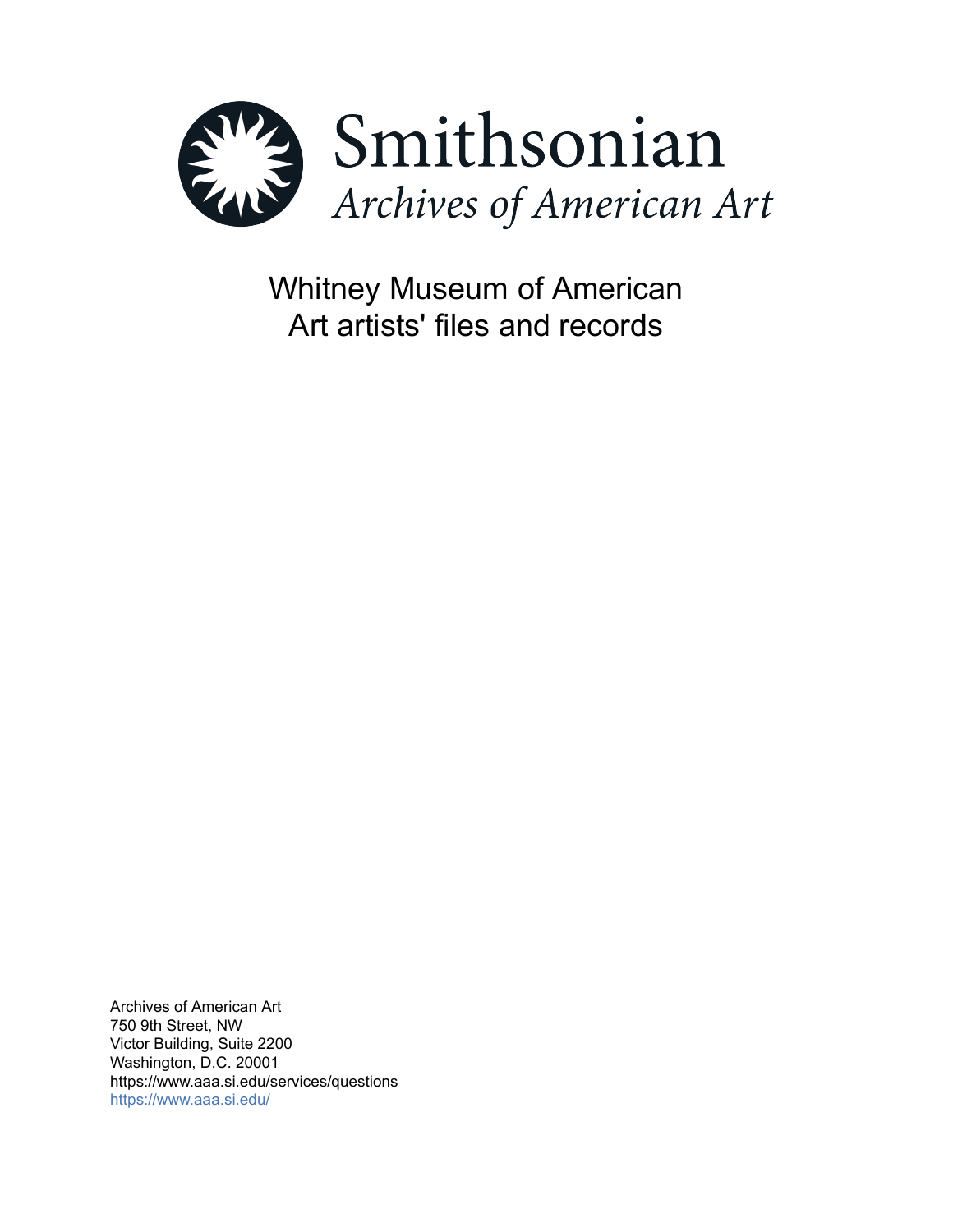# **Table of Contents**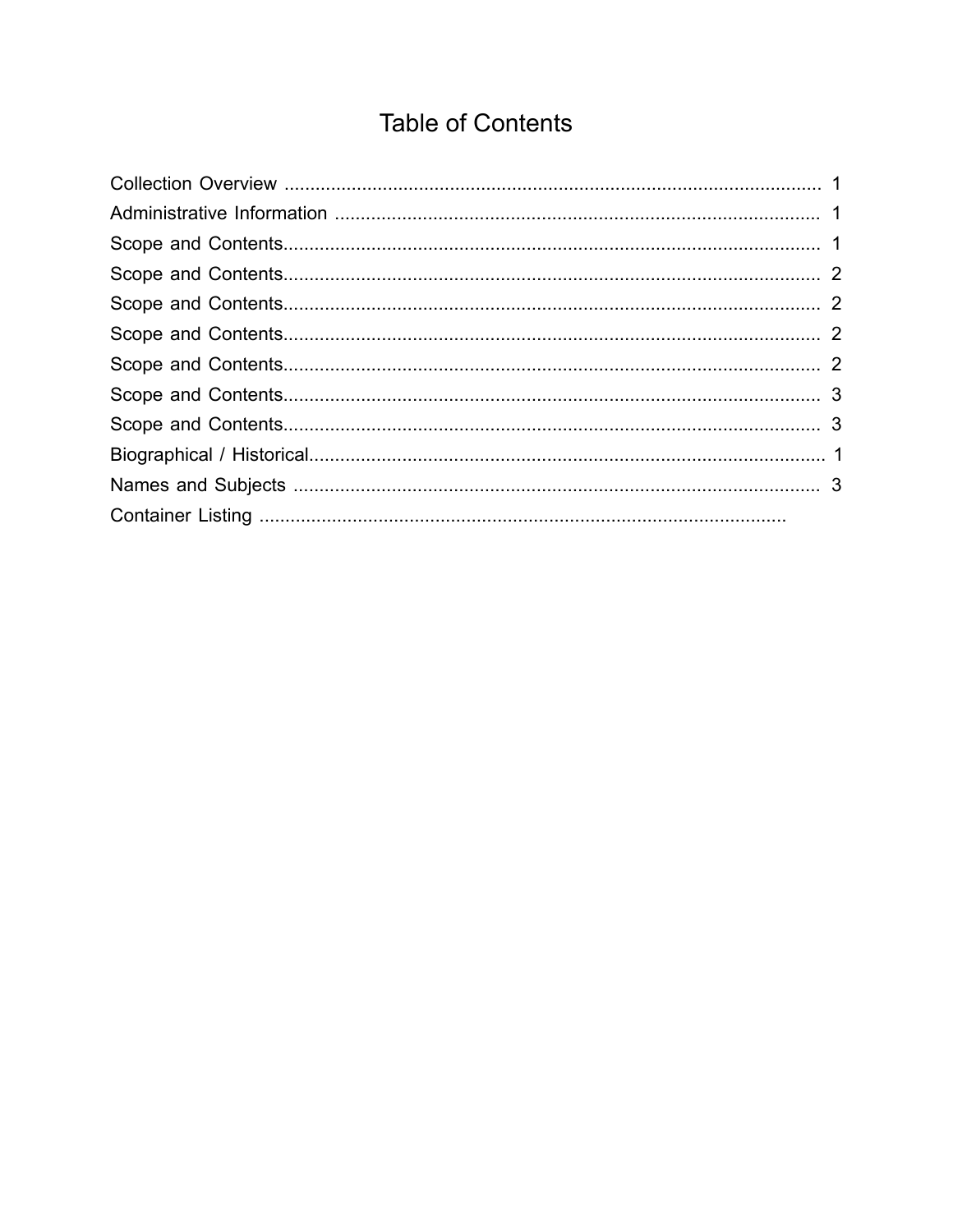| <b>Repository:</b> | Archives of American Art                                  |
|--------------------|-----------------------------------------------------------|
| Title:             | Whitney Museum of American Art artists' files and records |
| Date:              | 1914-1966                                                 |
| Identifier:        | AAA.whitmuse                                              |
| Creator:           | Whitney Museum of American Art                            |
| Extent:            | 78 Microfilm reels                                        |
| Language:          | English.                                                  |

### <span id="page-2-0"></span>**Collection Overview**

### <span id="page-2-1"></span>**Administrative Information**

#### Acquisition Information

The Weber files on reels NY59/8-10 were lent for microfilming 1959 by the Whitney Museum of American Art; the remainder was lent 1964-1967; additional material from the Museum was lent at the same time, and subsequently donated, including the papers of Lloyd Goodrich, Juliana Force, Thomas B. Clarke, the American Art Research Council, and Gertrude Vanderbilt Whitney; these have each been cataloged separately. Portions of Weber, and O'Keeffe material that was microfilmed in 1959 were refilmed in 1967.

#### Location of Originals

Originals in the Whitney Museum of American Art.

#### Available Formats

35mm microfilm reels N591-N597, N599-N609, N646-N694, NWH 1-NWH 7; and NY59/8- NY59-10 available at Archives of American Art offices and through interlibrary loan.

#### Restrictions

The Archives of American art does not own the original papers. Use is limited to the microfilm copy.

### <span id="page-2-3"></span>**Biographical / Historical**

Whitney Museum of American Art is an American art museum in New York, New York. Founded by Gertrude Vanderbilt Whitney and formally opened in 1931. Previous to its opening as a museum it was known as the Whitney Studio Club (1914-28) and Whitney Studio Galleries (1928-30).

### <span id="page-2-2"></span>**Scope and Contents**

REELS N591-N597: Photographs of the Museum, Juliana Force, Herman Moore; scrapbooks on the Whitney Studio Club, Whitney Studio Galleries and the Museum, 1927-1965.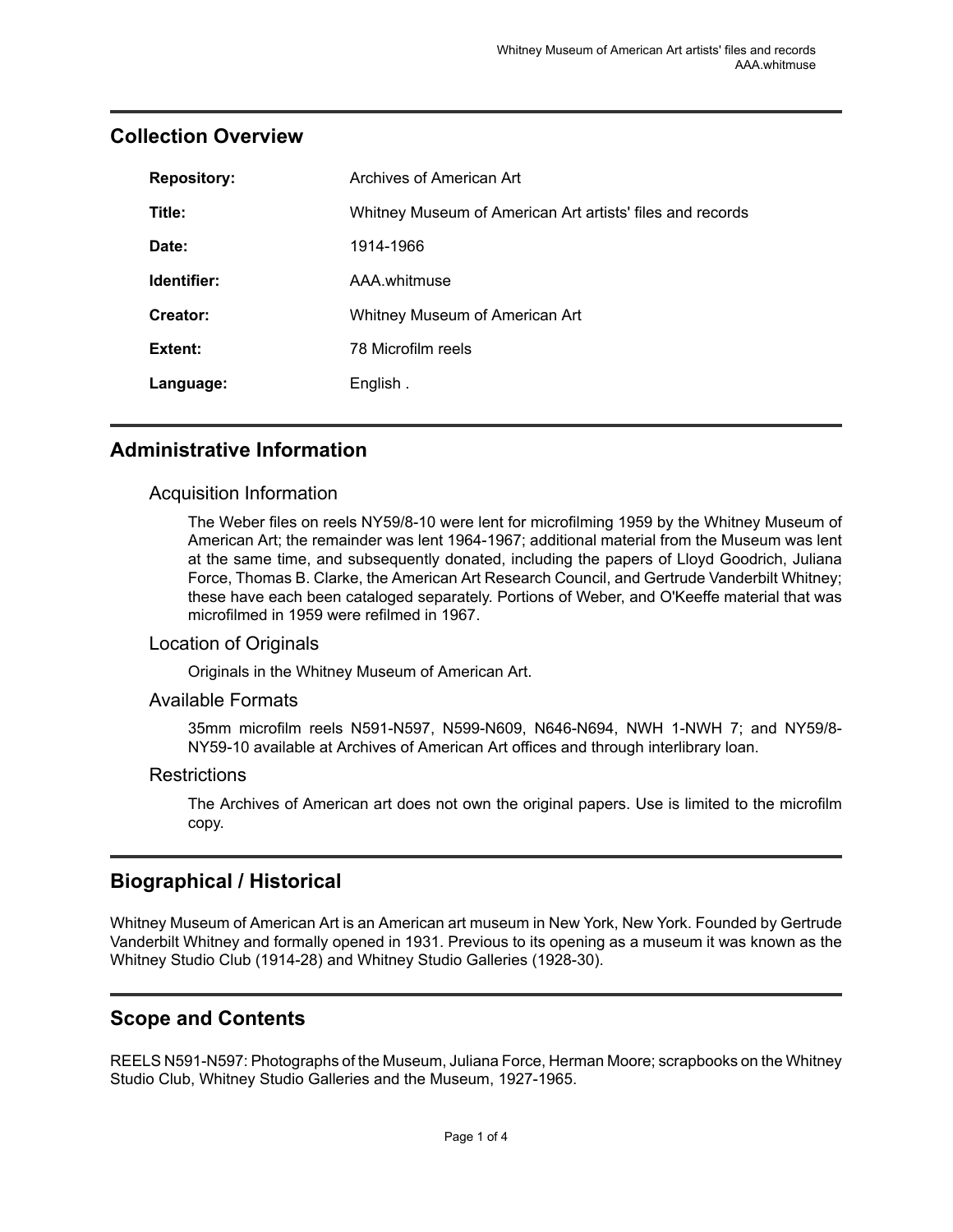# <span id="page-3-0"></span>**Scope and Contents**

REELS N599-N604: Notebooks of Edwin W. Dickinson; photographs and provenance information for works by Philip Evergood; a catalog of information and some photographs of Chinese ink drawings and other works by Reginald Marsh; and photographs and information on Bernard Reder, Jack Tworkov, Max Weber (portions) also microfilmed on reel NY59-8 (fr. 497-658), reel NY59-9 (fr. 1-51), and William Zorach.

# <span id="page-3-1"></span>**Scope and Contents**

REELS N604-N609: Exhibition catalogs, 1946-1966, for artists and groups shows at the Museum, including Robert Feke, William Rimmer, Ralph Blakelock, Albert Maurer, Albert Pinkham Ryder, Yasuo Kuniyoshi, Thomas Cole, Max Weber, Arshile Gorky, Mark Tobey, John Sloan, Loren MacIver, I. Rice Pereira, George Grosz, Reginald Marsh, Charles Burchfield, Morris Graves, Theodore Roszak, John Marin, Hans Hofmann, Bradley Tomlin, Stuart Davis, Milton Avery, Lee Gatch, Jose De Creeft, Maurice Prendergast, Edward Hopper, Hyman Bloom, Robert E. Jones, Balcomb Greene, Karl Zerbe, Arthur G. Dove, William Zorach, Philip Evergood, Bernard Reder, Herbert Feber, Oliver O'Connor Barrett,Arthur B. Davies, Jose De Rivera, Paul Burlin, Joseph Stella, Jack Tworkov, Ivan Albright, Stuart Davis, Edwin Dickinson, John Quidor, and Niles Spencer.

# <span id="page-3-2"></span>**Scope and Contents**

REELS N646-N694: Artists' files on: Oliver O'Connor Barrett,William Baziotes, George Bellows, Thomas Hart Benton, Peter Blume, James Brooks, Patrick Henry Bruce, Charles Burchfield, Paul Burlin, David Burliuk, Paul Cadmus, Mary Cassatt, Thomas Cole, Glenn Coleman, Jon Corbino, John Steuart Curry, Jo Davidson, Arthur B. Davies, Jose DeCreeft, Charles Demuth, Jose De Rivera, Arthur Dove, Guy Pène du Bois, Stuart Davis, Frank Duveneck, Ralph Earl, Eastman Johnson, The Eight, Philip Evergood, Robert Feke, Lyonel Feininger, Ernest Fiene, George Fuller, Lee Gatch, William Glackens, Arshile Gorky, Balcomb Greene, Chaim Gross, George Grosz, William Harnett, Marsden Hartley, Childe Hassam, John Heliker, Robert Henri, Hans Hofmann, George Inness, Leon Kelly, Franz Kline, Karl Knaths, Leon Kroll, Walt Kuhn, Yasuo Kuniyoshi, Gaston Lachaise, Robert Laurent, Ernest Lawson, Jack Levine, Seymour Lipton, George B. Luks,

# <span id="page-3-3"></span>**Scope and Contents**

Stanton Macdonald-Wright, Loren MacIver, John Marin, Reginald Marsh, Alfred Maurer, K. H. Miller, Robert Motherwell, William Mount, Jerome Myers, Louise Nevelson, Georgia O'Keeffe (portions also microfilmed on reels NY59-13 (fr. 98-115, 406-424, 586-685), reel NY59-14 (entire), and reel NY59-15 (fr. 1-140, 145-153), I. Rice Pereira, Bernard Perlin, Joseph Pollett, Jackson Pollock, Reginald Pollack, Henry V. Poor, Richard Pousette-Dart, Maurice Prendergast, Abraham Rattner, Bernard Reder, Ad Reinhardt, William Rimmer,Larry Rivers, Hugo Robus, Theodore Roszak, Mark Rothko, Concetta Scarvaglione, Henry Schnakenberg, Ben Shahn, John Sloan, David Smith, Eugene Speicher, Theodoros Stamos, Joseph Stella, Maurice Sterne, Mark Tobey, Bradley Tomlin,Trajan, Allen Tucker, John Twachtman, Jack Tworkov, Abraham Walkowitz (also on reel NY/59-15) , Max Weber, James M. Whistler, Gertrude Whitney, Grant Wood, Alexander Wyant, Mahonri Young, and William Zorach.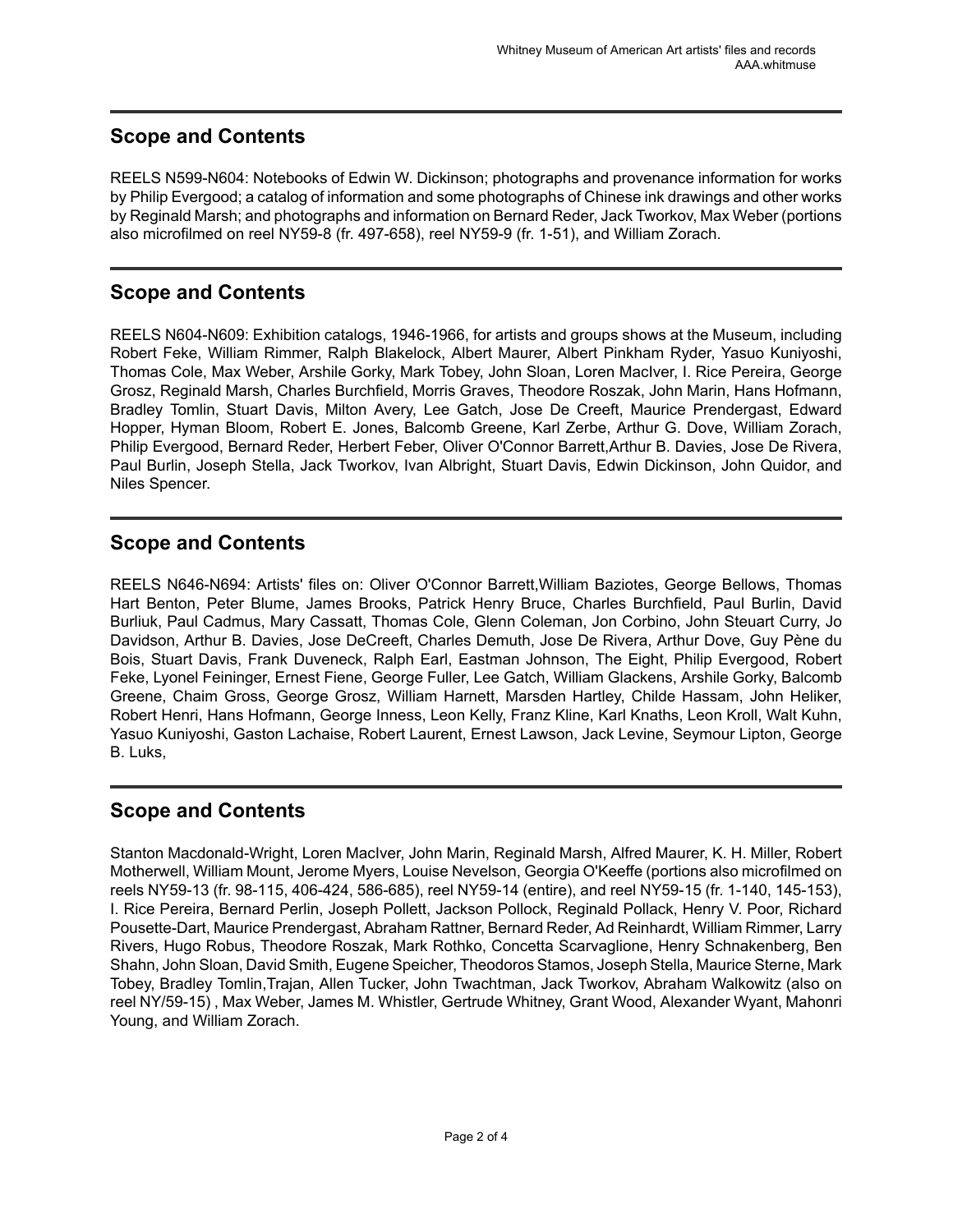# <span id="page-4-0"></span>**Scope and Contents**

REELS NWH 1-NWH 7: Artist files on Charles Sheeler, Bernard Karfiol, Louis Eilshemius; scatterred records of the Whitney Studio Club and Museum, 1914-1945, including minutes, Oct. 15, 1930, and Whitney Studio ledgers, 1928-1931; catalogs of one-man shows, 1932-1945; catalogs of annual painting exhibitions, 1932-1940, sculpture, watercolor and drawing exhibitions, 1933-1945, and group exhibitions, 1932-1945; and clippings, Oct. 1935-1936.

### <span id="page-4-1"></span>**Scope and Contents**

REELS NY59/8 (fr. 256-end)-NY59/10: Files on Max Weber, including biographical material, lists of work, and miscellany. Also found (NY59/8 frames 354-383) are ca.20 letters from Weber to Abraham Walkowitz, 1907-1924.

### <span id="page-4-2"></span>Names and Subject Terms

This collection is indexed in the online catalog of the Smithsonian Institution under the following terms:

Subjects:

Art, American Art, Modern -- 20th century -- United States Artists -- Exhibitions -- New York (State) -- New York

#### Names:

Baziotes, William, 1912-1963 Bellows, George, 1882-1925 Benton, Thomas Hart, 1889-1975 Bloom, Hyman, 1913- Burchfield, Charles Ephraim, 1893-1967 Burlin, Paul, 1886-1969 Cadmus, Paul, 1904-1999 Cassatt, Mary, 1844-1926 Curry, John Steuart, 1897-1946 Davis, Stuart, 1892-1964 De Creeft, José, 1884-1982 Dickinson, Edwin Walter, 1891-1978 Eilshemius, Louis M. (Louis Michel), 1864-1941 Evergood, Philip, 1901-1973 Feininger, Lyonel, 1871-1956 Gatch, Lee, 1902-1968 Glackens, William J., 1870-1938 Gorky, Arshile, 1904-1948 Graves, Morris, 1910- Gross, Chaim, 1904-1991 Grosz, George, 1893-1959 Harnett, William Michael, 1848-1892 Hartley, Marsden, 1877-1943 Henri, Robert, 1865-1929 Hofmann, Hans, 1880-1966